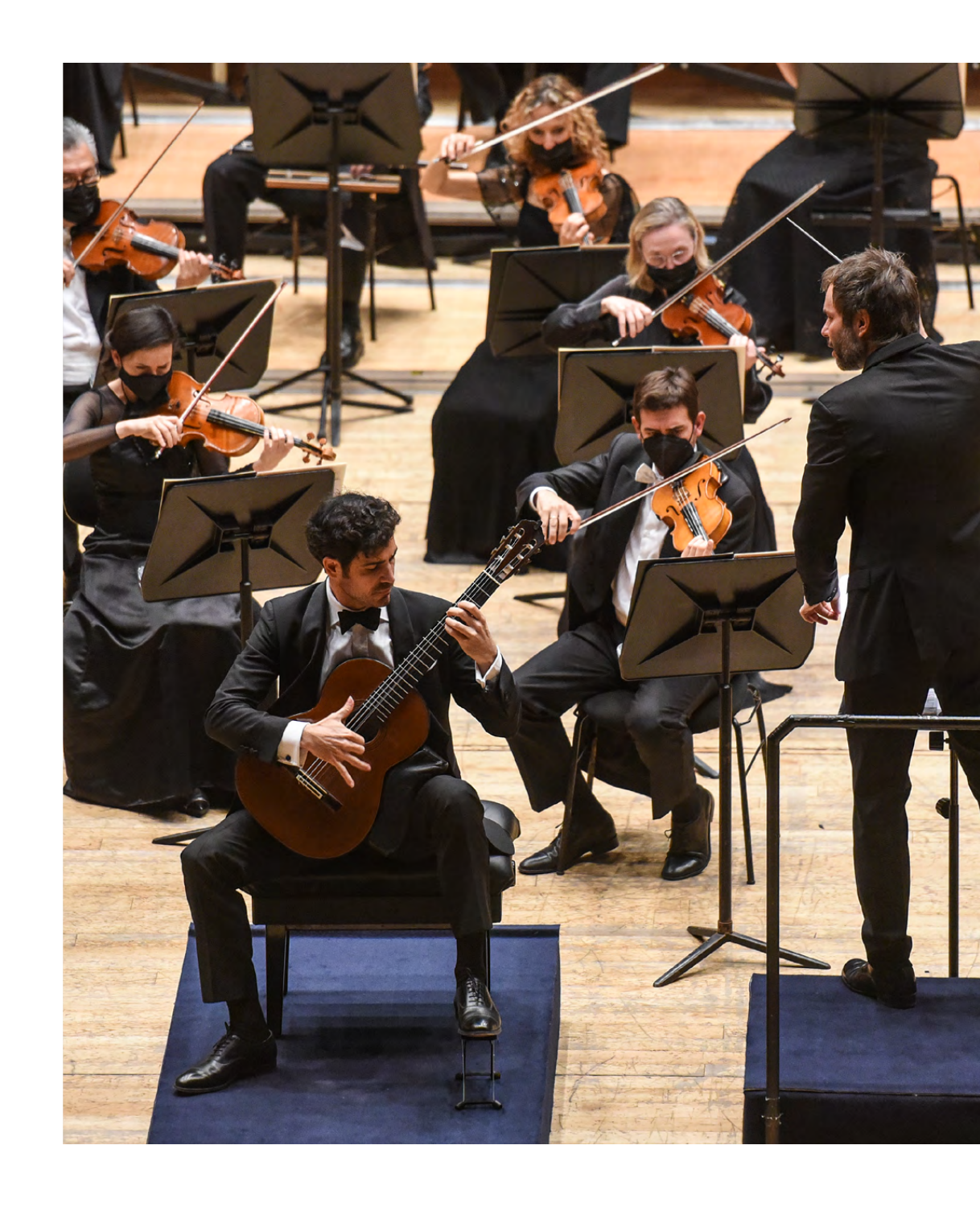

# ÁREA MUSICAL MUSIC DEPARTMENT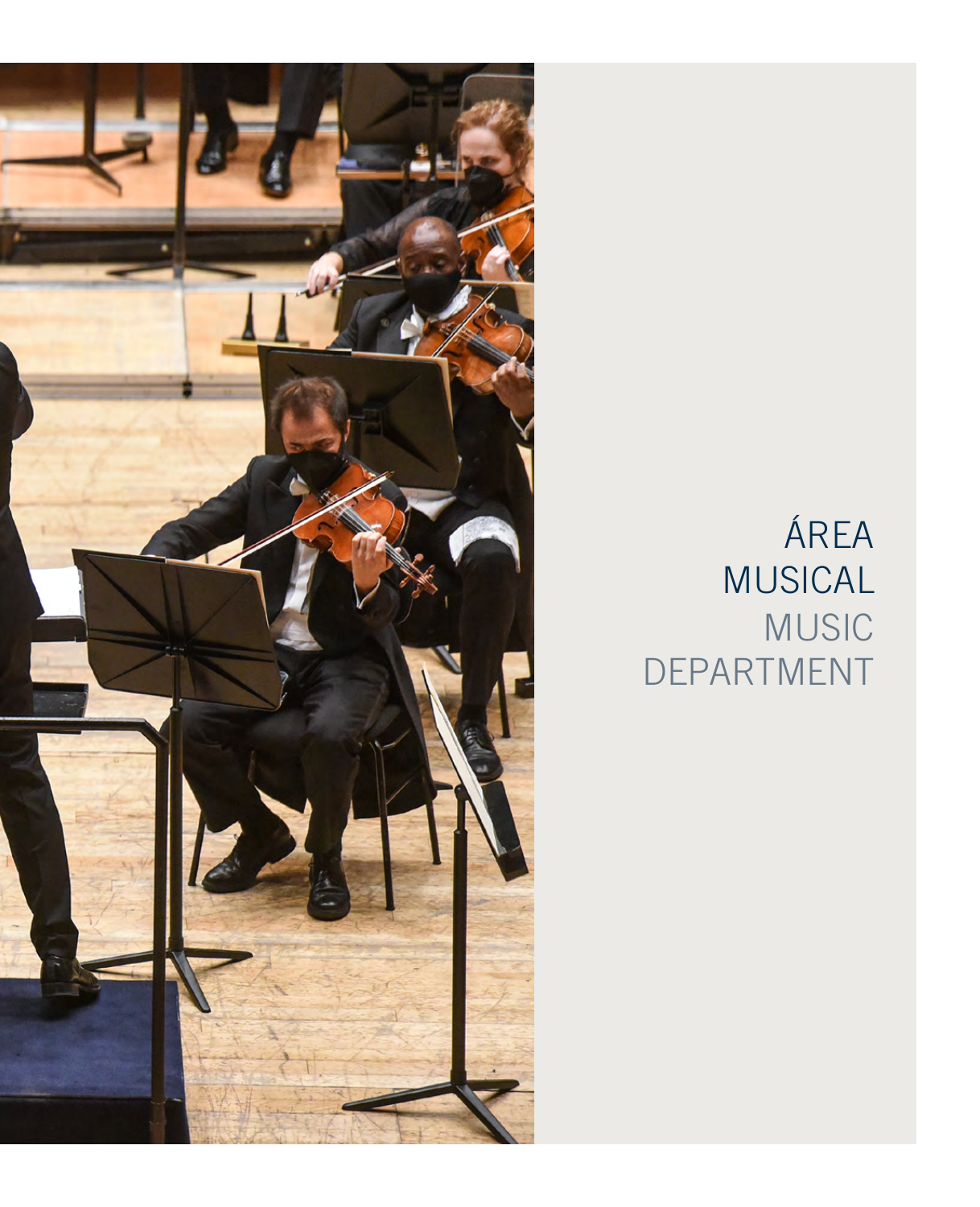## ÁREA MUSICAL MUSIC DEPARTMENT

### **C** AMPLIAR INFORMACIÓN **O** FURTHER INFORMATION

El Área Musical de la Fundación se ocupa de la organización y gestión de sus coros, en los que se han formado más de 1500 voces. Desde su creación, en 1983, se ha sobrepasado el millar de conciertos organizados en España y diversas partes del mundo.

Tras la suspensión con carácter temporal de toda la actividad coral el 10 de marzo de 2020, a causa de la pandemia originada por la COVID-19, el Coro reanudó los ensayos en noviembre de 2021. Esta medida ha sido sometida a revisión en las reuniones ordinarias del Patronato, atendiendo a la evolución de la pandemia.

El Área Musical coordinó las intervenciones musicales con motivo de la entrega de los Premios. The Foundation's Music Department is responsible for the organization and management of its choirs, which have trained over 1500 voices. Since its creation in 1983, it has organized over a thousand concerts both in Spain and around the world.

After the temporary cancellation of all activities of its choirs on 10th March 2020 due to the pandemic caused by COVID-19, the Choir resumed rehearsals in November 2021. This measure has been submitted to review at the regular meetings of the Board of Trustees, taking into account the evolution of the pandemic.

The Music Department coordinated the musical performances on the occasion of the Awards Ceremony.